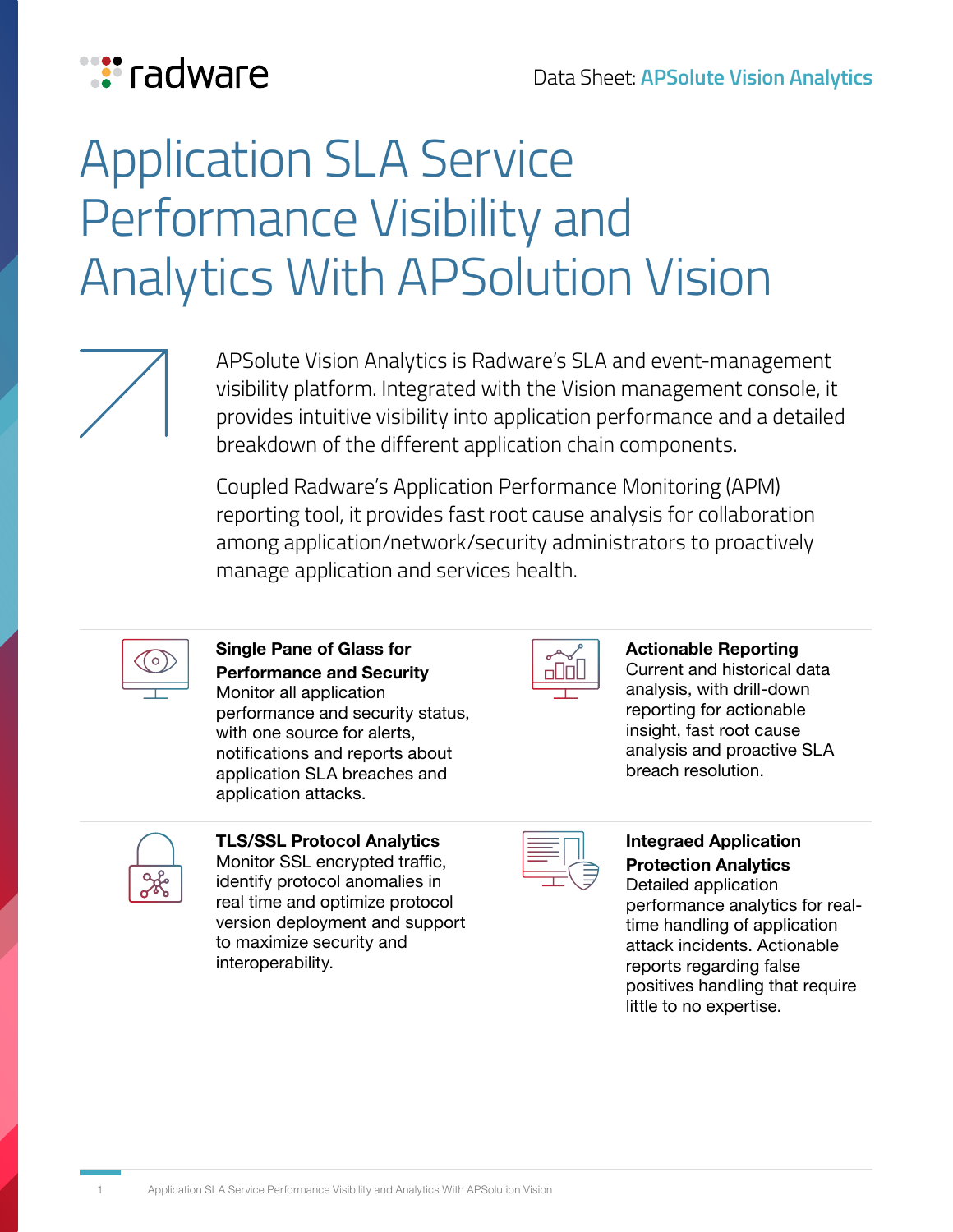## **What Does APSolute Vision Analytics Include?**

APSolute Vision Analytics provides a powerful tool which enables ADC administrators and network managers to proactively manage application SLAs and identify SLA degradation and their source (e.g. application slow down or network delays) before they impact the user experience. Vision Analytics' reporting engine shows both the defined SLA for a visual understanding of which application is breaching an SLA. absolute delay of an application as well as a metric that compares it to its user-Vision Analytics' main application dashboard also provides a breakdown of the delay contributed by the application servers and the network.

Drill-down reports enable further refinement of root cause analysis, with per server delay reports (and historical reports). DNS delays, per location delay, and more. As a result, network and application administrators can work together to manage application and network issues as they occur.



#### **1 Figure**

**APSolute Vision** Analytics main dashboard

## **Benefits of APSolute Vision Analytics**

#### *M* Proactive Application Performance Management

A single screen that shows top SLA breaches in real time, with detailed information about application servers, network, client and cyberattacks for proactive assignment of the SLA breach resolution to the correct team.

#### **A** Intuitive and Actionable Root Cause Analysis

Intuitive reports enable fast isolation of SLA breaches by identifying which application or network component requires attention while providing a complete set of reports for fast and effective root cause analysis and actionable insights.

#### **7** Simplify Maintenance of SSL/TLS Communication

As SSL/TLS protocols are evolving, client-server SSL/TLS handshake failure may occur. APSolute Vision Analytics' reporting engine provides meaningful insights into such occurrences, enabling simple and effective maintenance of SSL/TLS solution deployments, especially for SSL offloading of perimeter security devices (i.e. SSL inspection solutions).

#### *A* Weekly Reports and KPI Monitoring

A granular report generator with aggregation of historical data allows for the generation of reports to review KPIs for managing application SLA.